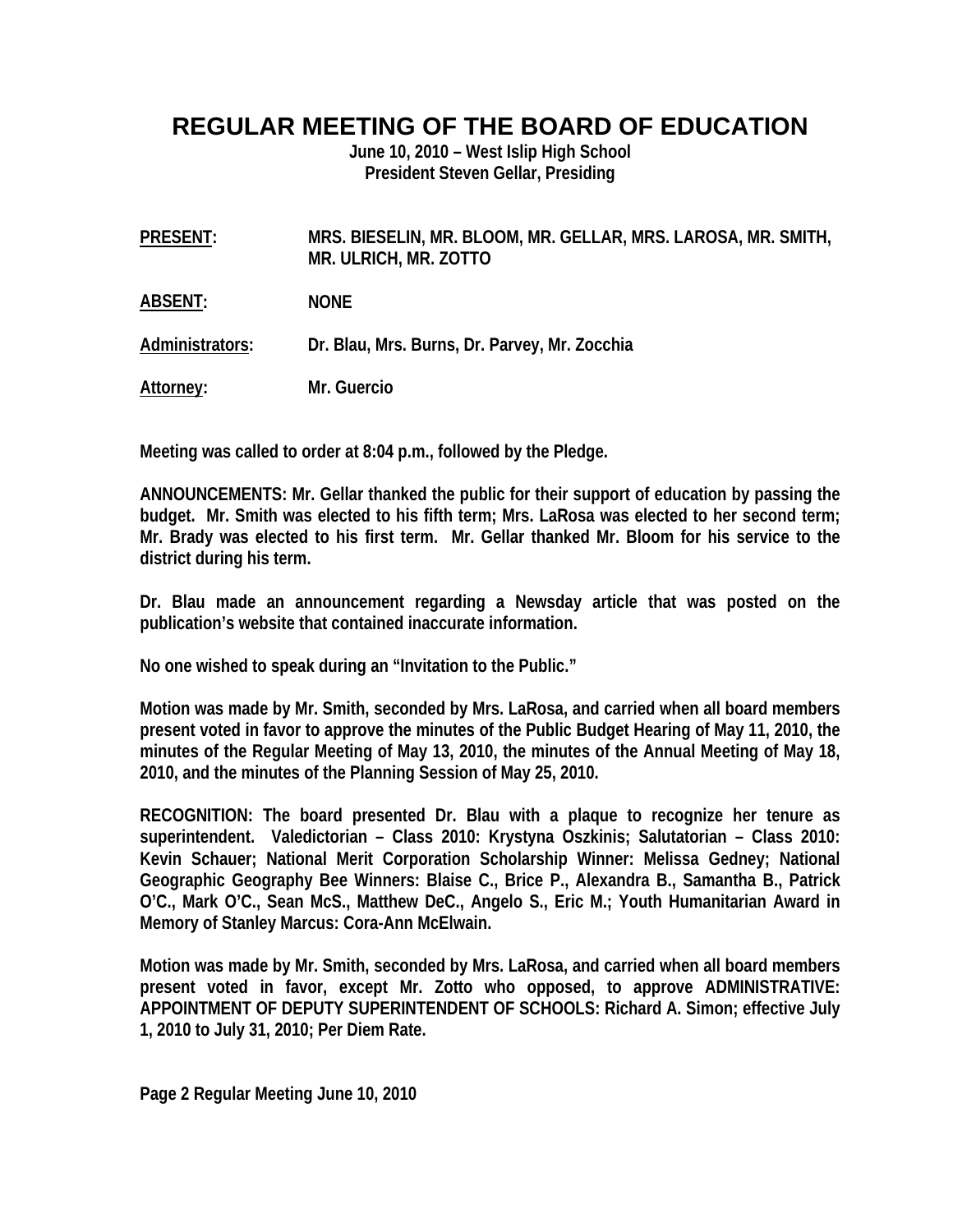**Motion was made by Mrs. Bieselin, seconded by Mrs. LaRosa, and carried when all board members present voted in favor, except Mr. Zotto who opposed, to approve ADMINISTRATIVE: APPOINTMENT OF SUPERINTENDENT OF SCHOOLS: Richard A. Simon; effective August 1, 2010 to July 31, 2013; \$215,000 (2010-2011), and to authorize Board President to sign contract.** 

**Motion was made by Mr. Smith, seconded by Mr. Ulrich, and carried when all board members present voted in favor to approve ADMINISTRATIVE: TENURE APPOINTMENT, effective July 1, 2010: Joanne Huscilowitc, Director of Instructional Technology and Student Information.** 

**Motion was made by Mr. Smith, seconded by Mrs. Bieselin, and carried when all board members present voted in favor to approve ADMINISTRATIVE: TENURE APPOINTMENT, effective July 1, 2010: Dawn Morrison, Principal.** 

**Motion was made by Mr. Ulrich, seconded by Mrs. Bieselin, and carried when all board members present voted in favor to approve ADMINISTRATIVE: TENURE APPOINTMENT, effective July 1, 2010: Rhonda Pratt, Principal.** 

**Motion was made by Mrs. Bieselin and seconded by Mr. Ulrich to approve TEACHING: Abolishment of Positions. Mrs. LaRosa commented that eliminating positions was a difficult decision. Motion was carried when all board members present voted in favor to approve TEACHING: Abolishment of Positions: Be it resolved, that upon the recommendation of the Superintendent of Schools, effective June 30, 2010, professional positions in the West Islip Public School District be abolished in the Elementary area (7 positions), the Speech area (2 positions), the Art area (1 position), Psychologist (1) and the Physical Education area (1 position) of classification. The following employees be terminated, effective August 31, 2010, according to applicable provisions of law: Fran Coiro, Elementary; Julie Degere, Speech Language Pathologist; Melissa Dolan, Elementary; Kristen Drake, Art; Cristina Padilla, School Psychologist; Krista Pitman, Elementary; Megan Ross, Elementary; Natalee Rubcewich, Physical Education; Jessi Smith, Speech/Language Disorders; Melanie Solnick, Elementary; Paul Spinella, Elementary; Soley Vita, Elementary.** 

**Motion was made by Mr. Smith, seconded by Mrs. LaRosa, and carried when all board members present voted in favor to approve TEACHING: TENURE APPOINTMENT, effective June 24, 2010: Kristen Drake, Art.** 

**Motion was made by Mr. Ulrich, seconded by Mrs. LaRosa, and carried when all board members present voted in favor to approve TEACHING: TENURE APPOINTMENT, effective September 2, 2010: Christopher Hachmann, School Psychologist.** 

**Motion was made by Mrs. Bieselin, seconded by Mr. Smith, and carried when all board members present voted in favor to approve TEACHING: TENURE APPOINTMENT, effective September 2, 2010: Kevin McLoughlin, School Media Specialist.**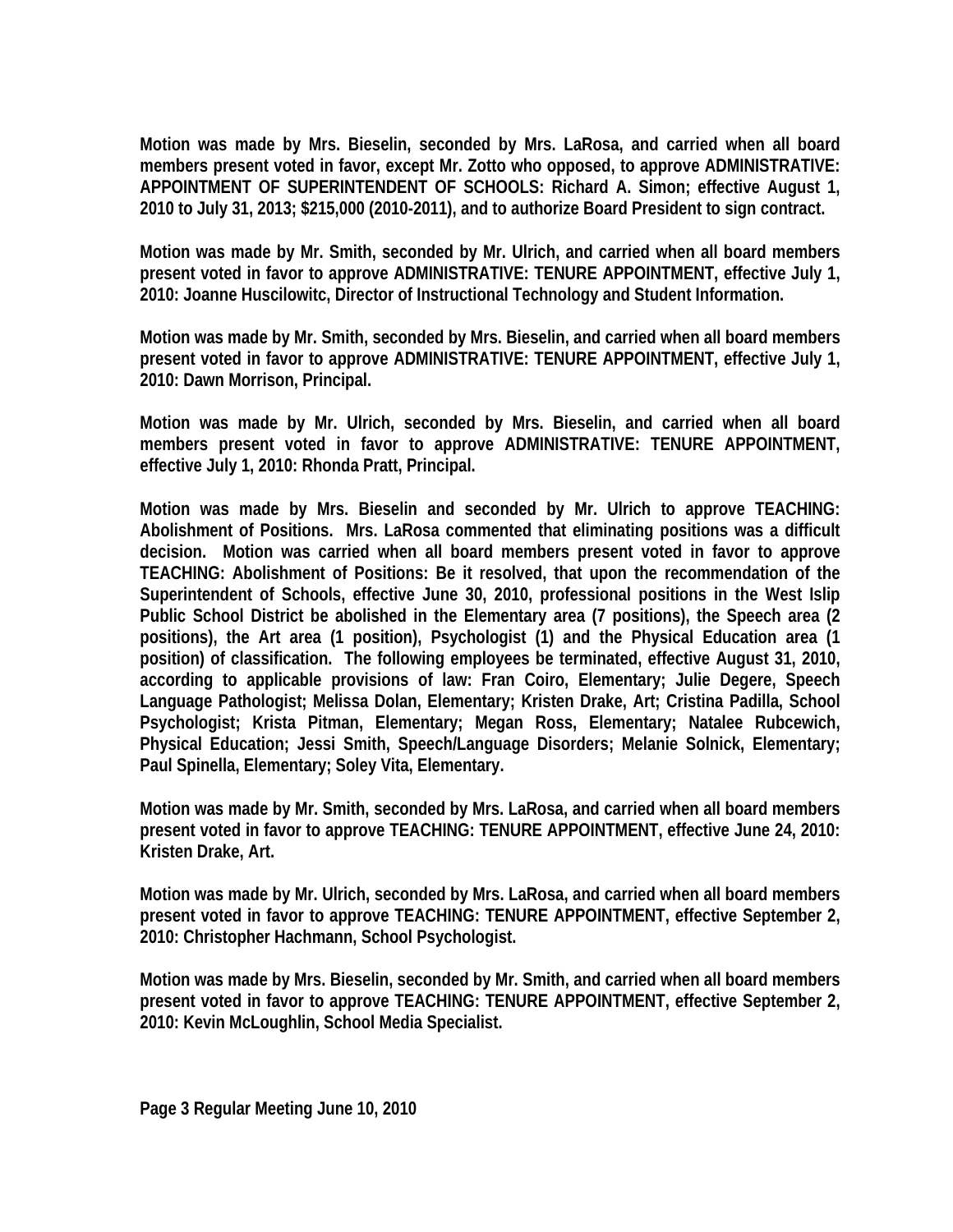**Motion was made by Mr. Smith, seconded by Mrs. LaRosa, and carried when all board members present voted in favor to approve TEACHING: TENURE APPOINTMENT, effective September 2, 2010: Ariana Stubbmann, Literacy.** 

**Motion was made by Mrs. Bieselin, seconded by Mrs. LaRosa, and carried when all board members present voted in favor to approve TEACHING: TENURE APPOINTMENT, effective September 3, 2010: Kristen Benson, Music.** 

**Motion was made by Mrs. LaRosa, seconded by Mr. Smith, and carried when all board members present voted in favor to approve TEACHING: TENURE APPOINTMENT, effective September 4, 2010: Andromache Baritis, Foreign Language.** 

**Motion was made by Ms. Smith, seconded by Mrs. Bieselin, and carried when all board members present voted in favor to approve TEACHING: TENURE APPOINTMENT, effective September 4, 2010: Michelle Bownes, Art.** 

**Motion was made by Mr. Smith, seconded by Mrs. LaRosa, and carried when all board members present voted in favor to approve TEACHING: TENURE APPOINTMENT, effective September 4, 2010: Vanessa Cabrera, English to Speakers of Other Languages.** 

**Motion was made by Mr. Ulrich, seconded by Mr. Smith, and carried when all board members present voted in favor to approve TEACHING: TENURE APPOINTMENT, effective September 4, 2010: Marianna Cogliano, English.** 

**Motion was made by Mrs. Bieselin, seconded by Mr. Smith, and carried when all board members present voted in favor to approve TEACHING: TENURE APPOINTMENT, effective September 4, 2010: Jennifer Colonna, American Sign Language.** 

**Motion was made by Mr. Smith, seconded by Mr. Ulrich, and carried when all board members present voted in favor to approve TEACHING: TENURE APPOINTMENT, effective September 4, 2010: Brian Daniels, Science.** 

**Motion was made by Mrs. Bieselin, seconded by Mr. Smith, and carried when all board members present voted in favor to approve TEACHING: TENURE APPOINTMENT, effective September 4, 2010: Ann Hecht, Family and Consumer Science.** 

**Motion was made by Mr. Ulrich, seconded by Mr. Smith, and carried when all board members present voted in favor to approve TEACHING: TENURE APPOINTMENT, effective September 4, 2010: Karen Isaksen-Taylor, Music.** 

**Motion was made by Mrs. LaRosa, seconded by Mr. Smith, and carried when all board members present voted in favor to approve TEACHING: TENURE APPOINTMENT, effective September 4, 2010: Michelle Jantzen, Physical Education.**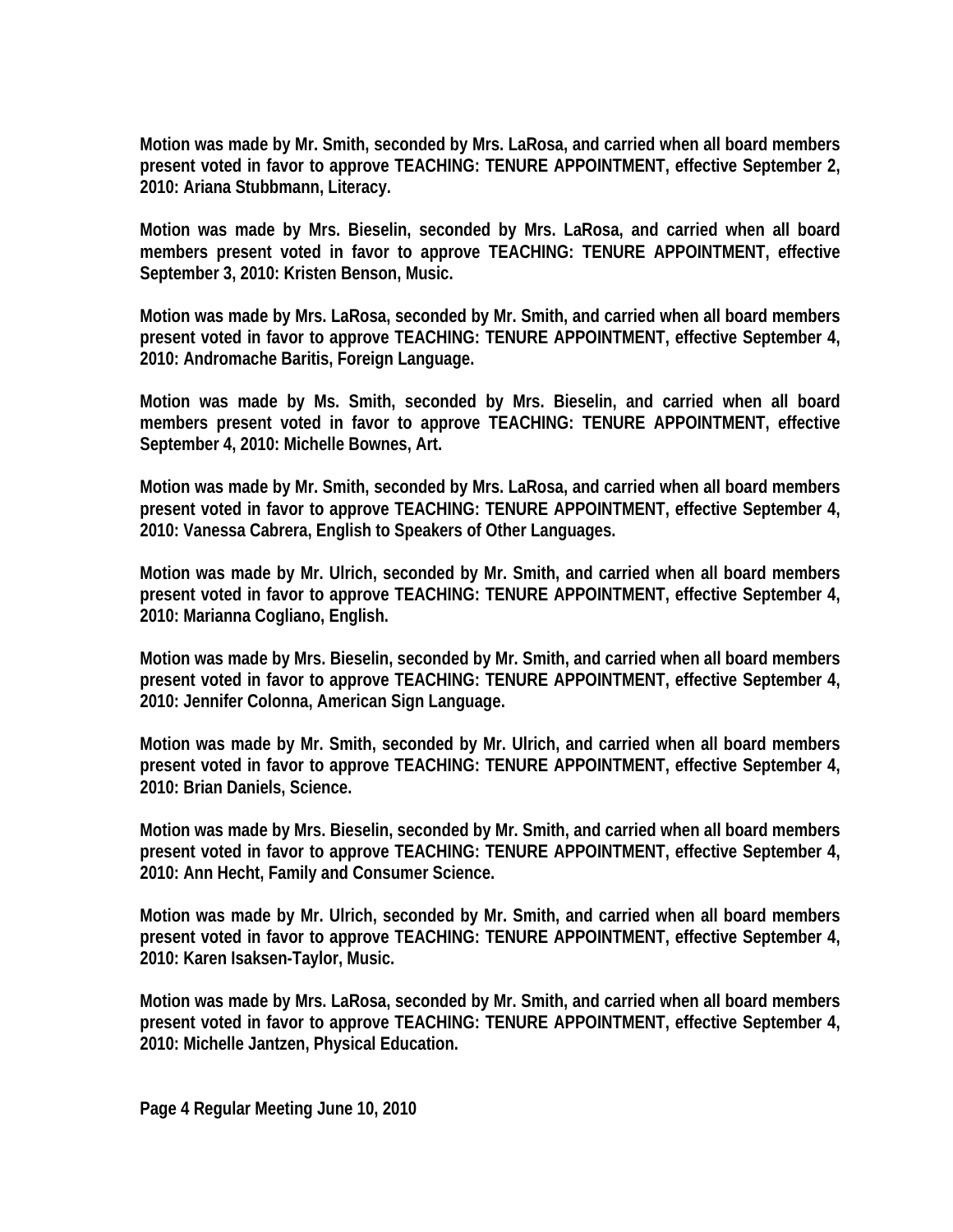**Motion was made by Mr. Ulrich, seconded by Mrs. Bieselin, and carried when all board members present voted in favor to approve TEACHING: TENURE APPOINTMENT, effective September 4, 2010: Georgiana Jaycox-Killoran, Special Education.** 

**Motion was made by Mr. Smith, seconded by Mrs. Bieselin, and carried when all board members present voted in favor to approve TEACHING: TENURE APPOINTMENT, effective September 4, 2010: Sharon Markgraf, Music.** 

**Motion was made by Mrs. LaRosa, seconded by Mr. Smith, and carried when all board members present voted in favor to approve TEACHING: TENURE APPOINTMENT, effective September 4, 2010: Alissa Rush, Special Education.** 

**Motion was made by Mrs. Bieselin, seconded by Mr. Smith, and carried when all board members present voted in favor to approve TEACHING: TENURE APPOINTMENT, effective September 4, 2010: Maureen Sanchez, Special Education.** 

**Motion was made by Mrs. LaRosa, seconded by Mr. Smith, and carried when all board members present voted in favor to approve TEACHING: TENURE APPOINTMENT, effective September 4, 2010: Monica Sandford, Foreign Language.** 

**Motion was made by Mrs. Bieselin, seconded by Mr. Smith, and carried when all board members present voted in favor to approve TEACHING: TENURE APPOINTMENT, effective September 4, 2010: Virginia Scudder, English.** 

**Motion was made by Mr. Ulrich, seconded by Mrs. Bieselin, and carried when all board members present voted in favor to approve TEACHING: TENURE APPOINTMENT, effective September 4, 2010: Erin Wallace, Special Education.** 

**Motion was made by Mrs. LaRosa, seconded by Mrs. Bieselin, and carried when all board members present voted in favor to approve TEACHING: TENURE APPOINTMENT, effective September 9, 2010: Jessica Schwartz, Special Education.** 

**Motion was made by Mr. Ulrich, seconded by Mrs. Bieselin, and carried when all board members present voted in favor to approve TEACHING: EXTENSION OF PROBATIONARY APPOINTMENT (Effective one year from date of recall): Cristina Padilla, Psychologist.** 

**Motion was made by Mrs. LaRosa, seconded by Mr. Ulrich, and carried when all board members present voted in favor to approve TEACHING: LEAD TEACHER APPOINTMENT: Brian Buonomo, Technology; Wendy Loddigs, High School Guidance.** 

**Motion was made by Mr. Smith, seconded by Mr. Ulrich, and carried when all board members present voted in favor to approve TEACHING: CHILD-BEARING LEAVE OF ABSENCE (paid): Melissa Curley, Special Education; effective May 31, 2010 (High School).**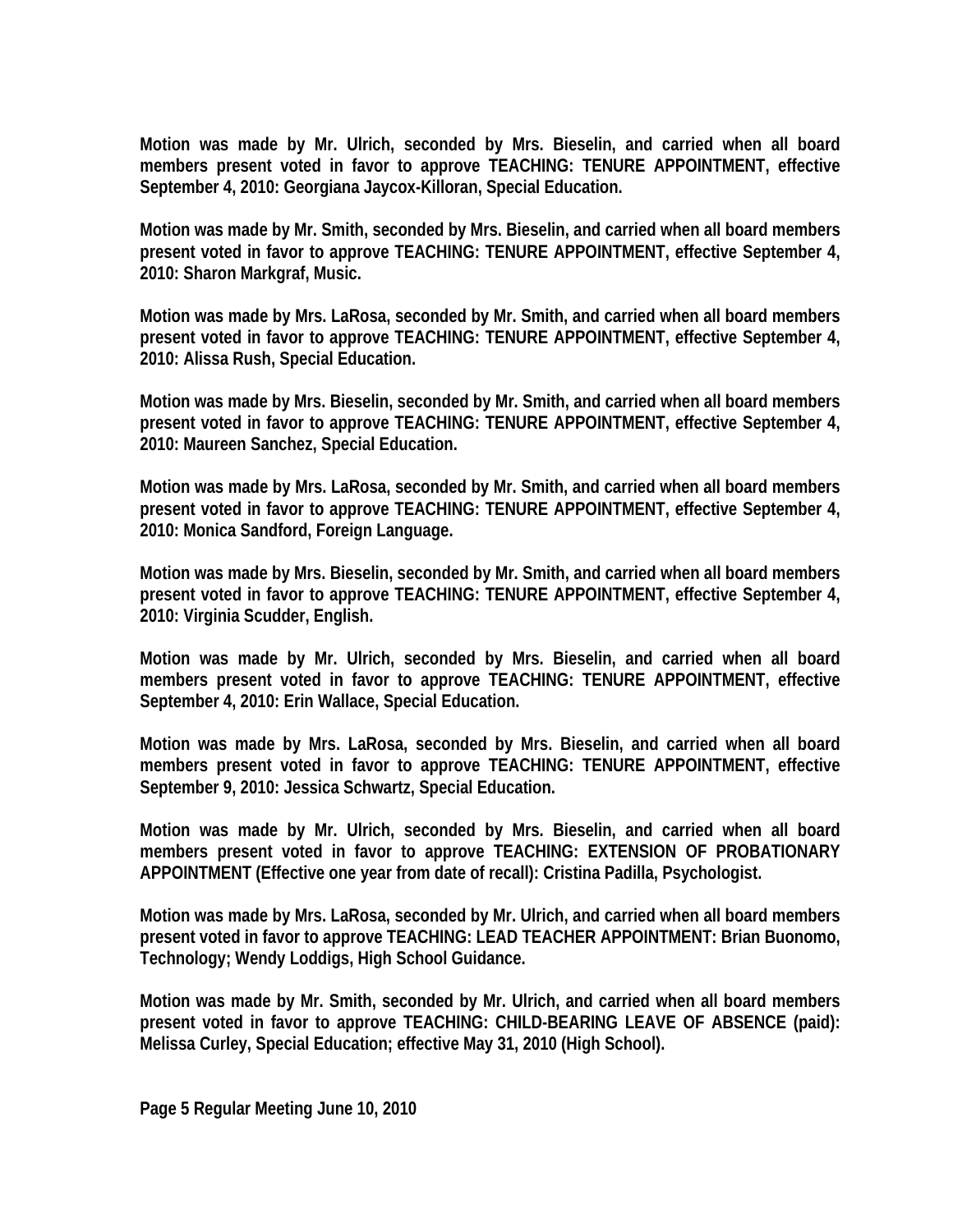**Motion was made by Mrs. Bieselin, seconded by Mr. Ulrich, and carried when all board members present voted in favor to approve TEACHING ASSISTANT: TENURE APPOINTMENT, effective October 2, 2010: Donna Saliba, Teaching Assistant.** 

**Motion was made by Mrs. Bieselin, seconded by Mrs. LaRosa, and carried when all board members present voted in favor to approve CLASSIFIED CIVIL SERVICE: PROBATIONARY APPOINTMENT: Rosemarie Corey, Part-Time Clerk Typist; effective August 30, 2010 (Bayview & Kirdahy; replacing J. LoBiondo; now a 10-Month Senior Clerk Typist).** 

**Motion was made by Mrs. Bieselin, seconded by Mr. Smith, and carried when all board members present voted in favor to approve CLASSIFIED CIVIL SERVICE: PROBATIONARY APPOINTMENT: Michelle Grover, Adult Education Secretary; effective July 1, 2010 (Paul J. Bellew).** 

**Motion was made by Mrs. LaRosa, seconded by Mr. Smith, and carried when all board members present voted in favor to approve CLASSIFIED CIVIL SERVICE: CHANGE IN TITLE: John Moran, Acting Head Custodian; effective May 28, 2010 (Paul J. Bellew; replacing W. Martinez {extended illness}).** 

**Motion was made by Mrs. LaRosa, seconded by Mrs. Bieselin, and carried when all board members present voted in favor to approve OTHER: SUBSTITUTE TEACHER (\$100 per diem): \*Jessica DeLillo, effective September 8, 2010, student teacher; Megan Lawrence, effective September 7, 2010, student teacher; \*Nicole Slavik, effective September 8, 2010, student teacher; \*Roseann Violetto, effective September 8, 2010, student teacher.** 

**Motion was made by Mr. Smith, seconded by Mr. Ulrich, and carried when all board members present voted in favor to approve OTHER: DISTRICT-WIDE PRINTING SERVICES: John Zuhoski (\$18,367 per year).** 

**Motion was made by Mrs. Bieselin, seconded by Mr. Smith, and carried when all board members present voted in favor to approve OTHER: SUMMER RECREATION CAMP 2010: John Mullins, Director, \$50 per hour; Ed Pieron, Assistant Director, \$40 per hour; John Denninger, Lead Counselor, \$20 per hour; Susan Burke, Clerical Support, \$25 per hour; Patricia Reimer, Nurse, \$40 per hour.** 

**Motion was made by Mrs. LaRosa, seconded by Mr. Ulrich, and carried when al board members present voted in favor to approve OTHER: Summer Recreation Camp Counselors (\*\$10 per hour/\*\*\$9.00 per hour): Colleen Burke\*, Alex Camesas\*, Becky Coleman\*, Shannon Coleman\*\*, Nicole Craig\*, Toniann Cintorino\*\*, Devan Crimi\*, Zach Denninger\*, Paige Engeldrum\*, Greg Fernan\*, Kevin Flaherty\*\*, Lorraine Hodgson\*\*, Christian Gonzalez\*\*, Joe Ippoliti\*, Matt Kirby\*\*, Melissa Lenowicz\*, Danny Lyons\*\*, Lindsey Lyons\*, Maxine Mall\*\*, Tommy Mckeon\*\*, Casey Michaelis\*\*, Steven O'Connor\*\*, Barbara Ryan\*, Wade Turri\*, Joshua Tonn\*\*, Brittany Walsh\*, Joe Wood\*, Nicholas Zotto\*\*.**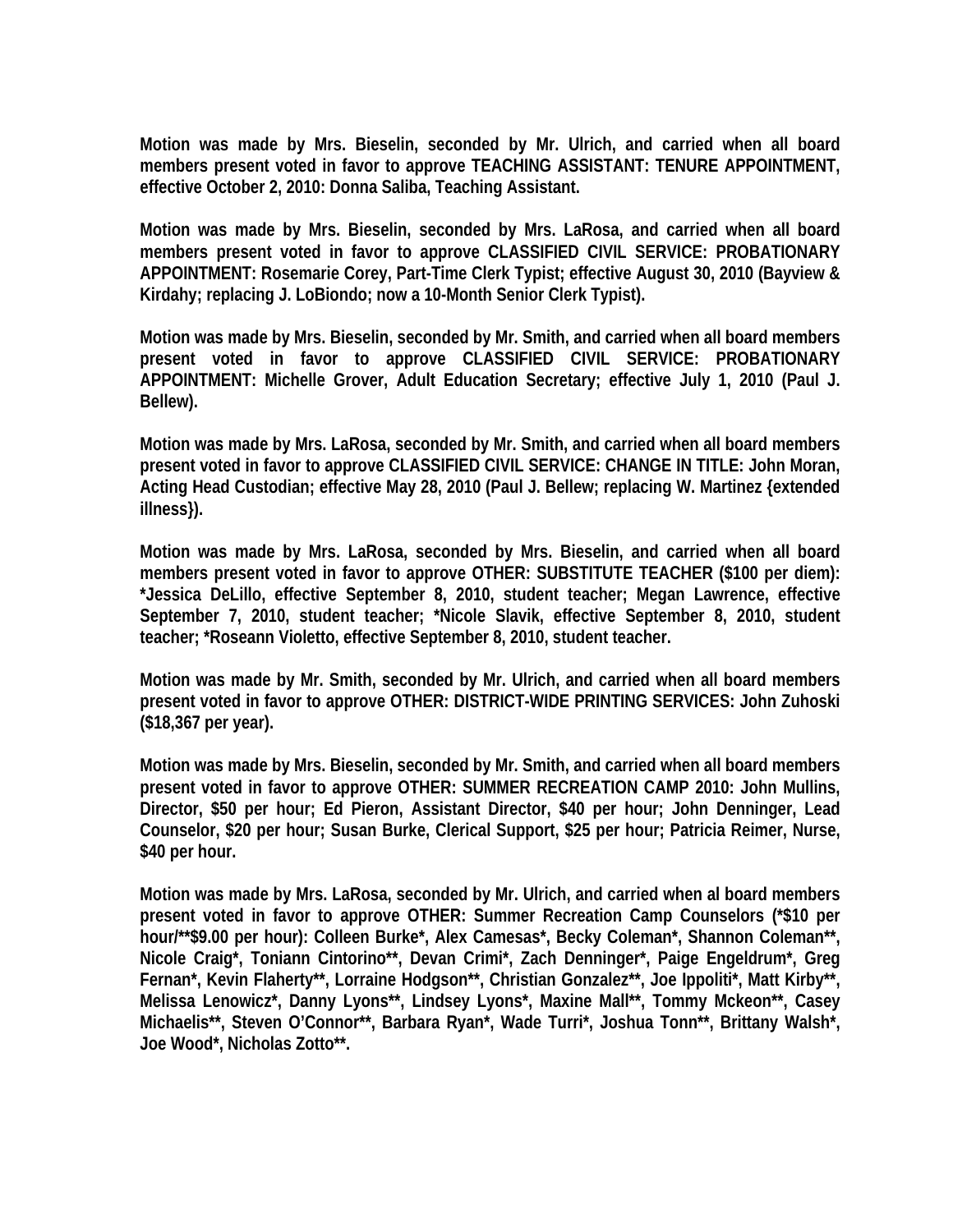**CURRICULUM UPDATE: Annual Professional Performance Review Update Page 6 Regular Meeting June 10, 2010** 

**REPORT OF BOARD COMMITTEES: Mr. Smith reported on the Finance Committee meeting of 6/1/10. Mrs. LaRosa reported on the Public Relations Committee meeting of 6/10/10. Mrs. Bieselin reported on the Buildings and Grounds Committee meeting of 5/25/10. Mrs. LaRosa reported on the Education Committee meeting of 6/1/10. Mrs. Bieselin reported on the Committee on Special Education/Preschool Special Education meeting of 6/10/10 and recommendations re: classification/placement/I.E.P. modifications of students as delineated. Mrs. Bieselin reported on the Health and Wellness Committee meeting of 5/27/10. COMPASS did not meet; however, Mr. Zocchia reported that COMPASS was recognized on 5/21/10 for its anti-drug efforts. Mrs. LaRosa reported on the Bullying Awareness Committee meeting of 6/1/10. Mr. Ulrich reported on the Bond Advisory Committee meeting of 6/1/10.** 

**The following committees did not meet: Policy Committee, School Board/Student Liaison Committee, COMPASS, and West Islip Summit Coalition.** 

**The Treasurer's Report for April 2010 was presented. Beginning balance as of March 31, 2010 – \$35,517,190.15; ending balance as of April 30, 2010 – \$25,926,694.47.** 

**Motion was made by Mr. Smith, seconded by Mr. Ulrich, and carried when all board members present voted in favor to approve the following budget transfers, as recommended by the Finance Committee: Tran # 2781 – 2783.** 

**Motion was made by Mr. Ulrich, seconded by Mrs. LaRosa, and carried when all board members present voted in favor to approve the following bond issue change order: Baruti Construction Corp. – Change Order # 4 for \$5,550.00** 

**Motion was made by Mrs. Bieselin, seconded by Mr. Ulrich, and carried when all board members present voted in favor to approve the following bond issue change order: Baruti Construction Corp. – Change Order # 5 for \$6,400.00.** 

**Motion was made by Mr. Ulrich, seconded by Mr. Smith, and carried when all board members present voted in favor to approve the following donations, with thanks: MSG Varsity to Scholarships for \$2,000.00; Good Samaritan Hospital to Kirdahy for \$500.00; West Islip Hoops Club to Udall Rd. MS for \$2,800.00; Jostens to HS Scholarship for \$500.00.** 

**Motion was made by Mr. Smith, seconded by Mrs. LaRosa, and carried when all board members present voted in favor to approve the following donation, with thanks: PAWS for \$65,504.57.** 

**Motion was made by Mr. Smith and seconded by Mrs. LaRosa to approve Special Education contract. Mr. Bloom questioned the term of the agreement. After a brief discussion, motion was carried when all board members present voted in favor to approve the following Special Education contract: Sachem CSD.**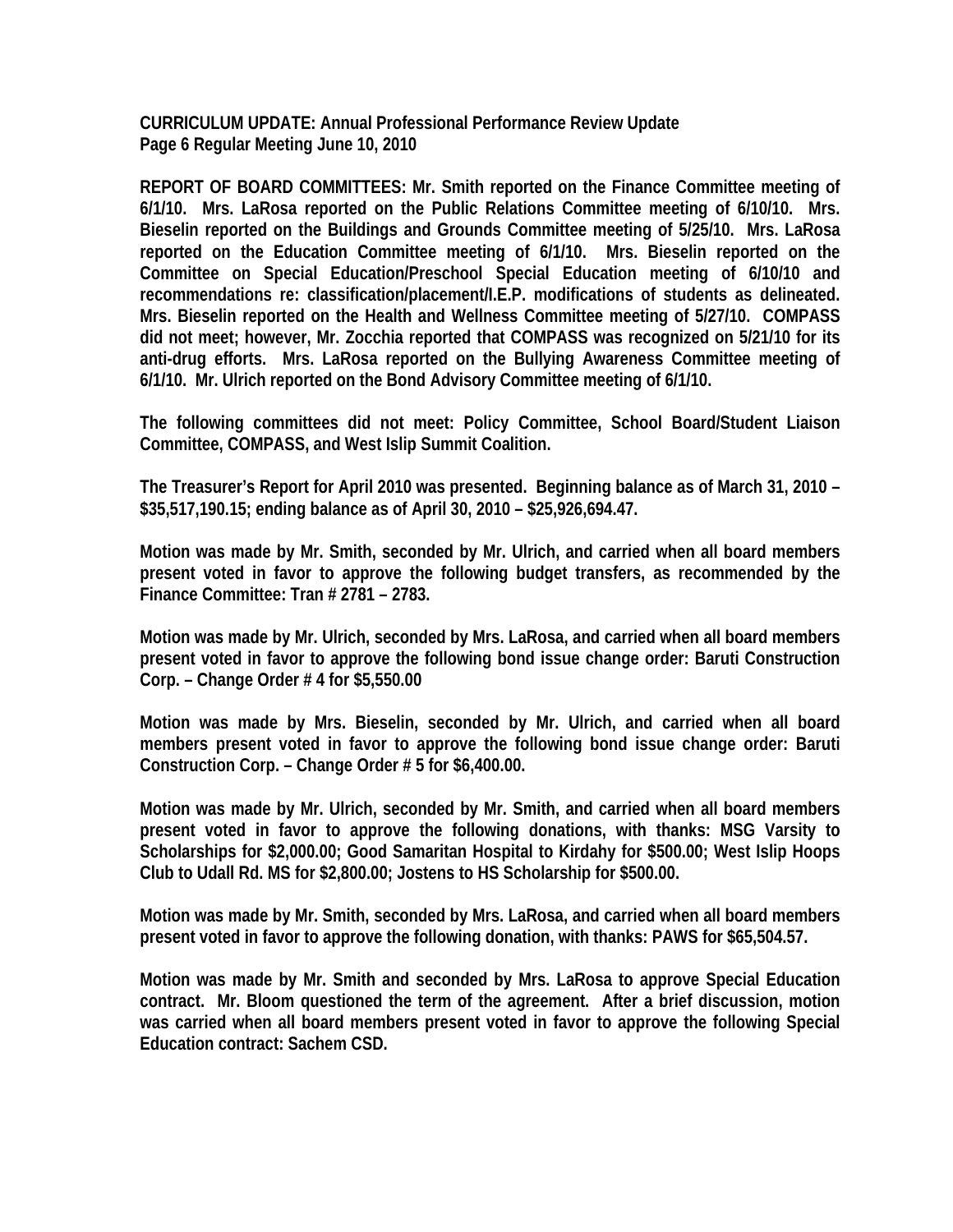**Page 7 Regular Meeting June 10, 2010** 

**Motion was made by Mr. Smith, seconded by Mrs. LaRosa, and carried when all board members present voted in favor to approve the following bids: Removal of Unwanted Geese and Waterfowl – awarded to Long Island Geese Control, Inc.; Portable Two-Way Radio, Intercom, Audio Repair and Soundfield System Repairs – awarded to Associated Audio Service; Sheet Music and Instructional Materials – awarded to Advantage Music, Limited; Printing of District Newsletters, Budget Brochure, Graduation Newsletter, Adult Education Brochure and Health and Wellness Newsletters – awarded to Tobay Printing; Refuse Removal – awarded to Winter's Brothers Recycling Corp.; Gasoline for District Vehicles – awarded to Fleetcor Technologies; Snow Removal and Ice Control – awarded to Stang Landscaping Corp.; Tree Pruning and Care Services – awarded to Asplundh Tree Expert Company; Boiler Breeching and Repair Work – awarded to Ultimate Power, Inc.; Turf Maintenance Products – awarded to Long Island Cauliflower; Maintenance Service for Pneumatic and DDC Control Systems – awarded to Cardinal Control Systems, Inc.; Maintenance and Service of Fire Alarm Systems, the Maintenance and Repair of Security Alarm Systems and Central Station Monitoring of Security and Fire Alarm Systems – awarded to World Wide Security Systems; Roll Paper Towels and Toilet Paper – awarded to J. Frankel Distributors; Skid Steer Loader – awarded to All Island Equipment Corp.; Athletic Uniforms – awarded to Port Jefferson Sports; Site Improvements – Phase 1/Part 2 – Paul J. Bellew School – awarded to Ruttura & Sons Construction Company, Inc.** 

**Motion was made by Mr. Ulrich, seconded by Mrs. Bieselin, and carried when all board members present voted in favor to approve an extension of the following bids: Refrigeration – awarded to Long Island Equipment Service, Inc.; Electrical Repairs – awarded to Dennis Bott Electrical Contracting Corp.; Boiler/Breeching Cleaning – awarded to Cunningham Duct Cleaning Company; HVAC – awarded to Inter-County Mechanical Corp.; Boiler Maintenance – awarded to Bain Heating & Piping Corp.; Gates/Chain Link – awarded to Ideal Fence Corp.; Roof Repairs – awarded to Saracino Construction Corp.; Driver Education – awarded to All Suffolk Auto School.** 

**Motion was made by Mr. Ulrich, seconded by Mrs. Bieselin, and carried when all board members present voted in favor to declare as surplus, and dispose of as the Business Office sees fit, the following surplus equipment: 1997 Chevy Automobile VIN # 2G1WL52MZV1172033.** 

**Motion was made by Mr. Smith, seconded by Mr. Ulrich, and carried when all board members present voted in favor to approve request for proposal: Internal Audit Services – Cullen & Danowski, LLP.** 

**Mr. Bloom was not present when the motion was made to approve ADMINISTRATIVE: APPOINTMENT OF SUPERINTENDENT OF SCHOOLS and requested that his vote be included. Motion was made by Mrs. LaRosa, seconded by Mr. Smith, and carried when all board members present vote in favor to include Mr. Bloom's vote. Mr. Bloom opposed ADMINISTRATIVE: APPOINTMENT OF SUPERINTENDENT OF SCHOOLS.** 

**PRESIDENT'S REPORT: "Meet and Greet" for Mr. Richard Simon will be held on June 22, 2010 from 5:30 p.m. to 7:30 p.m. in Beach Street Middle School.**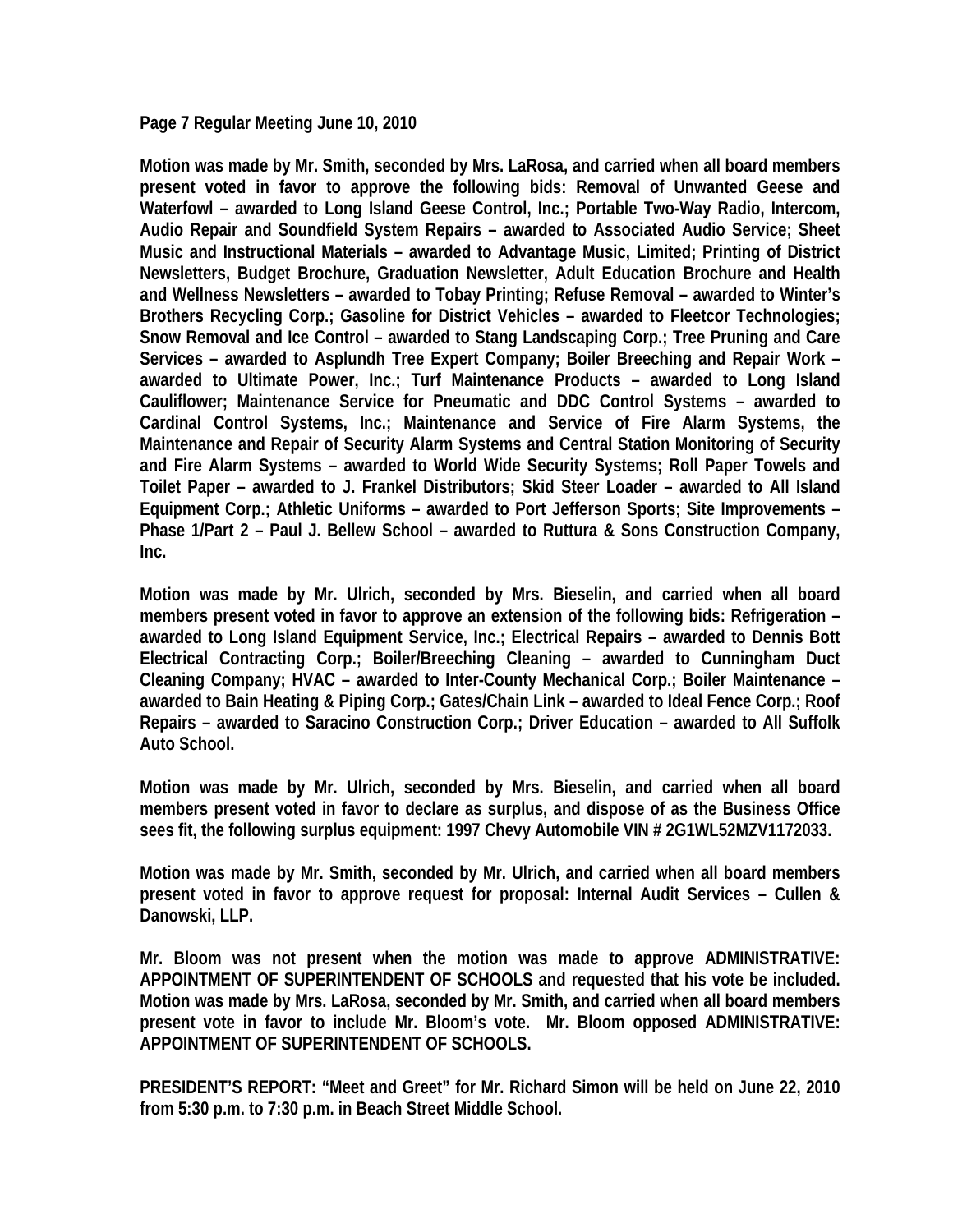**Page 8 Regular Meeting June 10, 2010** 

**Motion was made by Mrs. LaRosa, seconded by Mr. Smith, and carried when all board members present voted in favor to approve ratification of the Memorandum of Agreement with the West Islip Paraprofessional Chapter of WITA (July 1, 2010 – June 30, 2011).** 

**SUPERINTENDENT'S REPORT: Pre-Prom Party Reminder – LaGrange – Thursday, June 24, 2010 from 4:30 p.m. to 6:00 p.m.; Graduation – Saturday, June 26, 2010 at 9:00 a.m. Dr. Blau recommended that the Kindergarten section at Paul J. Bellew be restored due to enrollment.** 

**OTHER ITEMS FOR BOARD MEMBERS INFORMATION: Mr. Bloom questioned Mr. Guercio on a legal matter.** 

**Four residents wished to speak during an "Invitation to the Public." Subjects of concern have been recorded in the public participation log.** 

**Motion was made by Mrs. Bieselin, seconded by Mrs. LaRosa, and carried when all board members present voted in favor to adjourn to Executive Session at 10:07 p.m. for the purpose of discussing personnel, negotiations, and/or litigation.** 

**Meeting reconvened at 11:40 p.m. on motion by Mr. Smith, seconded by Mrs. Bieselin, and carried when all board members present voted in favor.** 

**Motion was made by Mr. Ulrich, seconded by Mrs. Bieselin, and carried when all board members present voted in favor to approve attendance zone request for student named in Executive Session.** 

**Motion was made by Mr. Smith, seconded by Mr. Ulrich, and carried when all board members present voted in favor to approve Memorandum of Agreement with UPSEU, pending no liability.** 

**Motion was made by Mrs. Bieselin, seconded by Mr. Ulrich, and carried when all board members present voted in favor to adjourn to Super Executive Session at 11:45 p.m. for the purpose of discussing personnel, negotiations, and/or litigation.** 

**Meeting reconvened at 11:59 p.m. on motion by Mr. Ulrich, seconded by Mrs. Bieselin, and carried when all board members present voted in favor.** 

**Meeting adjourned at 12:00 a.m. on motion by Mr. Smith, seconded by Mrs. LaRosa, and carried when all board members present voted in favor.** 

 **Respectfully submitted by** 

 **Nicole M. Schiano District Clerk** 

**All correspondence, reports, or related materials referred to in these minutes are on file in the District Office.**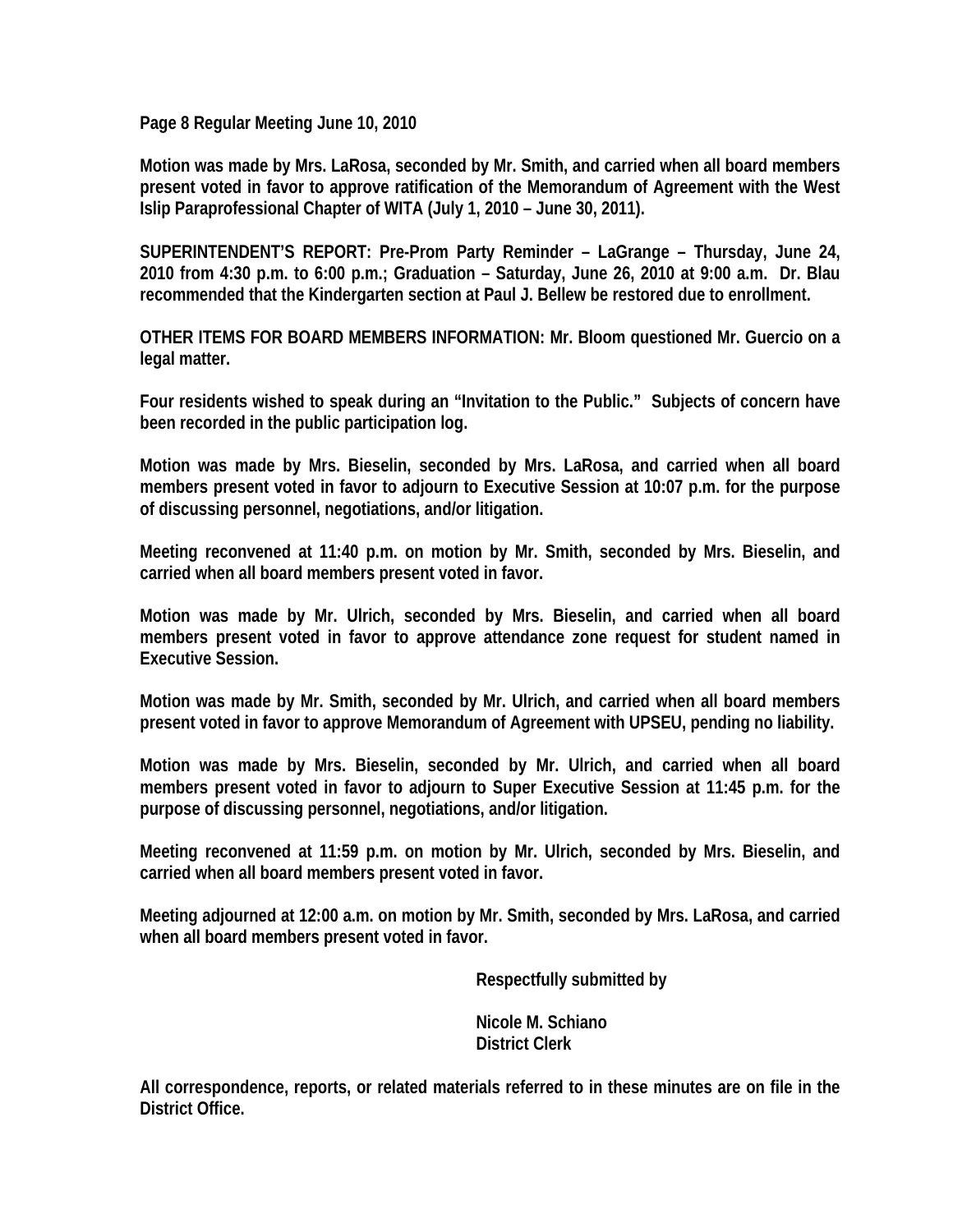## **PLANNING SESSION OF THE BOARD OF EDUCATION**

**June 22, 2010 – District Office President Steven Gellar, Presiding** 

**PRESENT: MRS. BIESELIN, MR. BLOOM, MR. GELLAR, MRS. LAROSA, MR. SMITH (arrived at 7:36 p.m.), MR. ULRICH (arrived at 7:37 p.m.), MR. ZOTTO** 

**ABSENT: NONE** 

**Administrators: Dr. Blau, Mrs. Burns, Mrs. Duffy, Dr. Parvey, Mr. Zocchia** 

**Meeting was called to order at 7:34 p.m., followed by the Pledge.** 

**Motion was made by Mrs. LaRosa, seconded by Mrs. Bieselin, and carried when all board members present voted in favor to approve TEACHING: CHILD-BEARING LEAVE OF ABSENCE (paid): Elizabeth Hudson, Elementary; effective June 4, 2010 (Oquenock).** 

**Motion was made by Mrs. Bieselin, seconded by Mrs. LaRosa, and carried when all board members present voted in favor to approve TEACHING: CHILD-REARING LEAVE OF ABSENCE (unpaid) (Pursuant to the Family and Medical Leave Act of 1993 – 12-week continuous medical coverage): Elyse Patti-McDonald, Foreign Language; effective June 14, 2010 to June 25, 2010 / September 1, 2010 to November 11, 2010 (Udall).** 

**Motion was made by Mr. Smith, seconded by Mrs. Bieselin, and carried when all board members present voted in favor to approve TEACHING: CHILD-REARING LEAVE OF ABSENCE (unpaid): Deborah Chizik, Elementary; effective September 1, 2010 to June 30, 2011.** 

**Motion was made by Mr. Zotto, seconded by Mrs. Bieselin, and carried when all board members present voted in favor to approve CLASSIFIED CIVIL SERVICE: RESIGNATION: Kathryn Amendola, Account Clerk; effective June 18, 2010 (District Office).** 

**Motion was made by Mr. Smith, seconded by Mrs. LaRosa, and carried when all board members present voted in favor to approve CLASSIFIED CIVIL SERVICE: CHANGE IN TITLE: Brian Malone, Custodial Worker I; effective June 14, 2010 (Udall; change from Acting Head Custodian).** 

**Motion was made by Mrs. Bieselin, seconded by Mrs. LaRosa, and carried when all board members present voted in favor to approve CLASSIFIED CIVIL SERVICE: SUBSTITUTE FOOD SERVICE WORKER (\$9.75/HR): \*Michelle Edgley, effective September 7, 2010; \*Kim Landhauser, effective September 7, 2010.** 

**\*Conditional pending fingerprint clearance**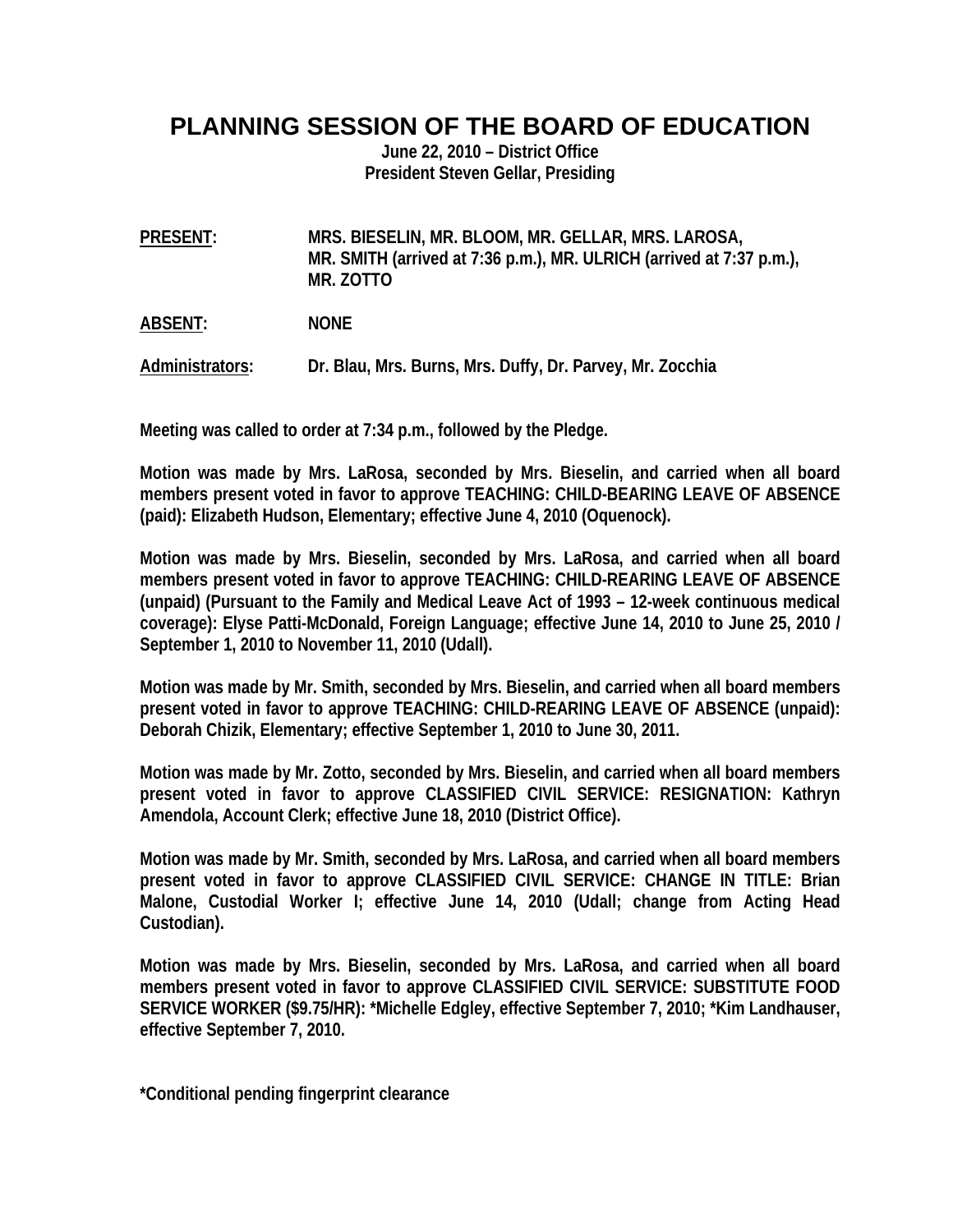**Page 2 Planning Session June 22, 2010** 

**Motion was made by Mr. Ulrich, seconded by Mr. Smith, and carried when all board members present voted in favor to approve OTHER: SUBSTITUTE TEACHER (\$100 per diem): Julianne Mahoney, effective September 7, 2010, student teacher; \*Melissa McQuade, effective September 8, 2010, student teacher.** 

**Motion was made by Mrs. Bieselin, seconded by Mr. Ulrich, and carried when all board members present voted in favor to approve OTHER: SUMMER SCHOOL PRINCIPAL – July 7, 2010 to August 19, 2010 (plus one day pre and post session): Joann Hilbert - \$8,161.** 

**Motion was made by Mr. Smith, seconded by Mrs. Bieselin, and carried when all board members present voted in favor to approve OTHER: SUMMER SCHOOL NON-INSTRUCTIONAL FACULTY – July 7, 2010 to August 19, 2010: Summer School Aide: Doreen Montefusco - \$17.66 hourly.** 

**Motion was made by Mrs. Bieselin, seconded by Mr. Ulrich, and carried when all board members present voted in favor to approve OTHER: GYMNASTICS CAMP SUMMER 2010: Kelsey Herron – \$13 hourly, Gabrielle Pirkl – \$13 hourly.** 

**Motion was made by Mrs. LaRosa, seconded by Mr. Ulrich, and carried when all board members present voted in favor to approve OTHER: SUMMER SPECIAL EDUCATION ESY SERVICES: Special Class Teachers (\$2,465 per class): Kristin Florea, Shannon Murray, Kyle Valentine; Special Education Itinerant Teachers (\$58.07 per hour individual / \$72.47 group): Vita Capelluto, Judith Warren; Behavior Intervention Services (\$58.07 per hour): Alyssa Acquafredda, Christopher Hachmann, Kristin Jackson, Theresa Mercado, Jamie Wheeler; Speech Therapist (\$58.07 per hour individual / \$72.47 group): Jessi Smith; Psychologist (\$52.19 hourly rate): Robyn Southard; Job Coaches (hourly rate): Debbie DiCristo - \$17.84, Irene Tinnirello - \$17.84; Aides (hourly rate): Melissa DeVivo - \$15.57, Jackie Fetter - \$15.95, Freida Matos - \$17.84, Tara Miller - \$16.69, ToniMarie Paladino - \$15.57, Lisa Sluszka - \$15.57.** 

**Ratification of WITA Memorandum of Agreement was tabled until after Executive Session.** 

**Motion was made by Mr. Smith, seconded by Mrs. Bieselin, and carried when all board members present voted in favor to approve RESOLUTION: INCREASE 2009/2010 BUDGET: WHEREAS, the West Islip Union Free School District is in receipt of donated funds in the amount of \$60,941.43 which have been donated for the purpose of purchasing supplies and programs for the benefit of the students of the West Islip schools, BE IT RESOLVED, that the Board of Education hereby authorizes the appropriation budget for the 2009/2010 school year to be increased by \$60,941.43 to \$101,365,766.43 (account code detail in supplemental file).** 

**Motion was made by Mr. Zotto, seconded by Mrs. Bieselin, and carried when all board members present voted in favor to approve the following donation, with thanks: Rick and Barbara Heine to Beach St. for \$3,500.** 

**\*Conditional pending fingerprint clearance**